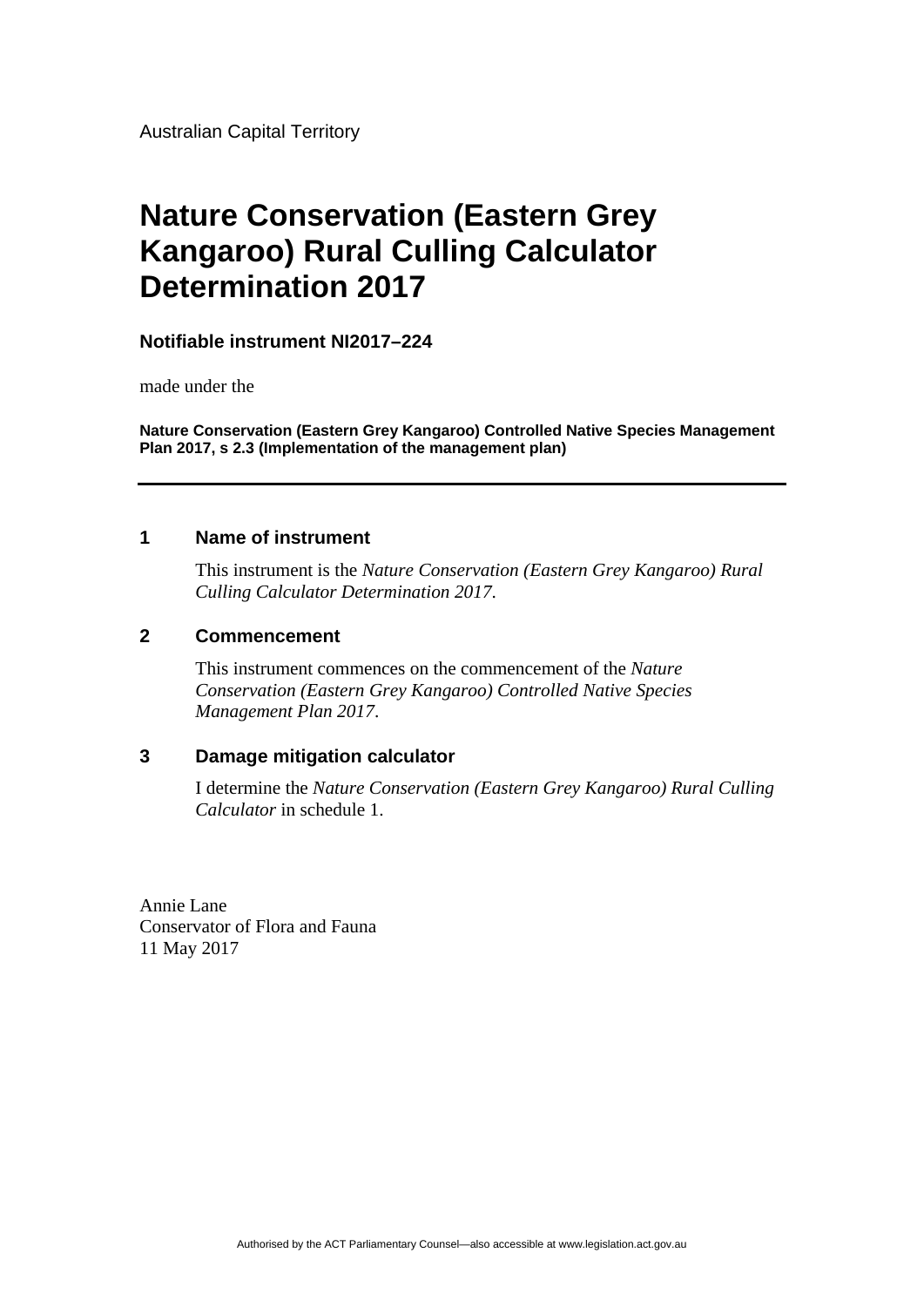### **Schedule 1 Nature Conservation (Eastern Grey Kangaroo) Rural Culling Calculator**

(see s 3)

#### **Summary**

This instrument determines the maximum number of Eastern Grey Kangaroos allowed to be culled each year by ACT rural lands and horse paddocks for land management purposes under section 2.3 of the *Nature Conservation (Eastern Grey Kangaroo) Controlled Native Species Management Plan 2017* Disallowable Instrument DI2017-37 (Management Plan). Management of Eastern Grey Kangaroos (EGK) on rural land is intended to reduce competition with domestic stock, manage total grazing pressure and ensure land is managed sustainably, whilst adhering to strict animal welfare standards.

Conservation of EGK populations in the ACT is not reliant on rural land, given the relatively large area in conservation reserves that provides extensive habitat for kangaroos. Thus authorisation of rural culling is directed towards reducing kangaroo grazing impact and achieving long-term sustainable densities. The decision of how many EGK to cull on any particular property is best considered as a business decision by individual landholders, whilst Government control ensures that animal welfare and safety standards are strictly adhered to, in accordance with policy set out in the Management Plan. Government requirements for animal welfare include determining an appropriate kangaroo culling season to avoid times when young kangaroos are vulnerable to the loss of their mothers, and setting demanding accuracy standards for shooter testing.

This Rural Culling Calculator sets a maximum number that will be authorised to cull in any year. The calculated number will be in excess of need for properties which have undergone annual culling, but might be insufficient for properties that have not had culls for several years, particularly if the property adjoins unculled grasslands, such as some conservation reserves. However landholders in this situation should be able to achieve their desired density with two annual applications of the maximum number allowed. Culling annually rather than intermittently reduces both the impact of kangaroo grazing and the total number of kangaroos culled.

For detailed explanations and supporting references refer to the Management Plan*.*

#### **Nature Conservation (Eastern Grey Kangaroo) Rural Culling Calculator**

#### Mixed Sex Culling Period – 1<sup>st</sup> March to 31<sup>st</sup> July

#### **Maximum permitted cull in any single calendar year** = **2.0 EGK / ha** multiplied by an **immigration factor**.

The immigration factor = 1+ (PA/5) where PA is the perimeter (km) to area (km<sup>2</sup>) ratio.

The immigration factor compensates for difficulties applying to small properties and long narrow properties. The full formula enables the legitimate needs of almost any property owner to be met while preventing excessive culling. This simple formula